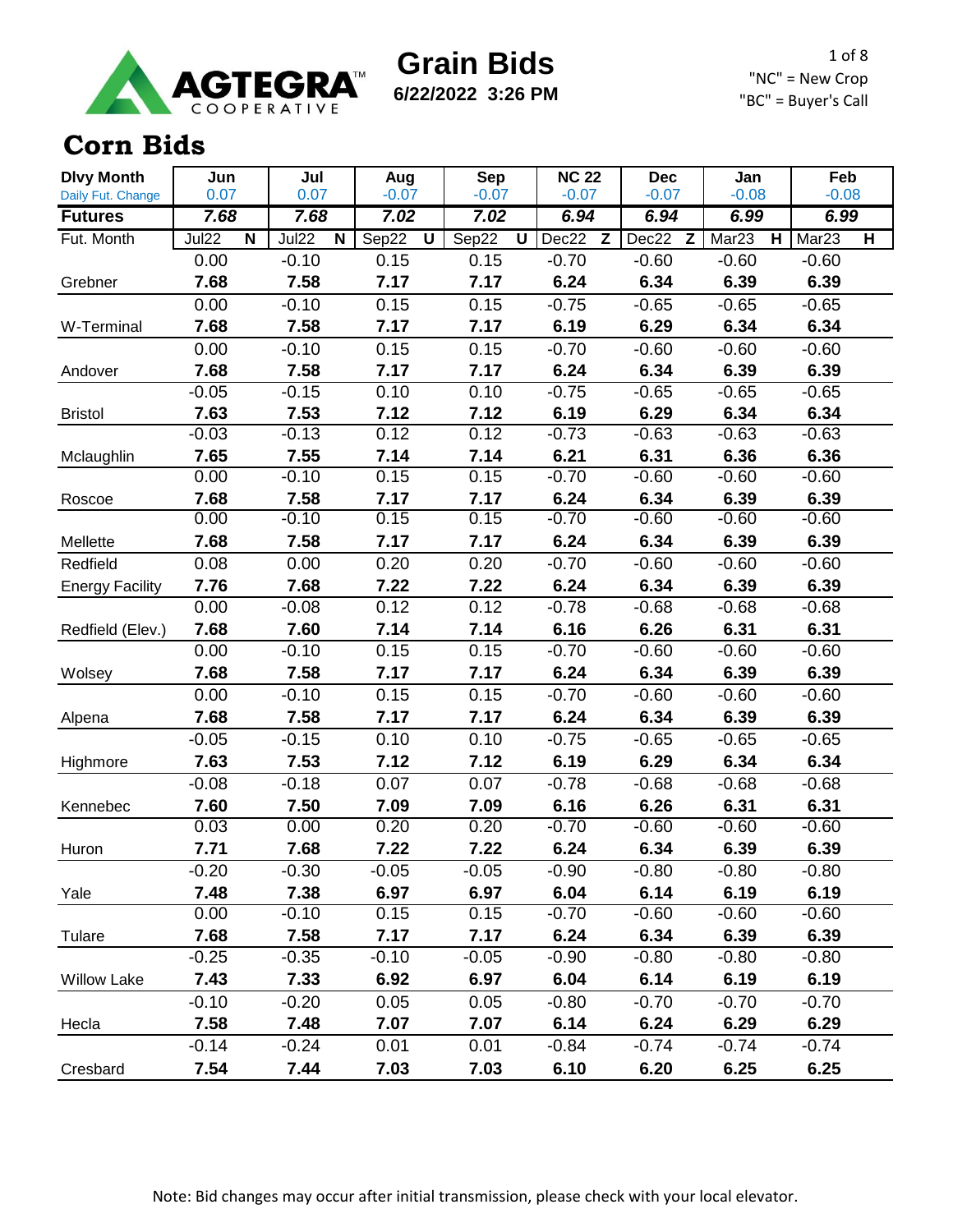

**6/22/2022 3:26 PM**

2 of 8 "NC" = New Crop "BC" = Buyer's Call

#### **Corn Bids**

| <b>Dlvy Month</b> | Jun        | Jul        | Aug                   | <b>Sep</b>           | <b>NC 22</b> | <b>Dec</b> | Jan                    | Feb                    |
|-------------------|------------|------------|-----------------------|----------------------|--------------|------------|------------------------|------------------------|
| Daily Fut. Change | 0.07       | 0.07       | $-0.07$               | $-0.07$              | $-0.07$      | $-0.07$    | $-0.08$                | $-0.08$                |
| <b>Futures</b>    | 7.68       | 7.68       | 7.02                  | 7.02                 | 6.94         | 6.94       | 6.99                   | 6.99                   |
| Fut. Month        | Jul22<br>N | Jul22<br>N | Sep22<br>$\mathsf{U}$ | Sep22<br>$\mathbf U$ | Dec22 Z      | Dec22 Z    | Mar <sub>23</sub><br>H | Mar <sub>23</sub><br>H |
|                   | 0.00       | $-0.10$    | 0.15                  | 0.15                 | $-0.70$      | $-0.60$    | $-0.60$                | $-0.60$                |
| Sun Terminal      | 7.68       | 7.58       | 7.17                  | 7.17                 | 6.24         | 6.34       | 6.39                   | 6.39                   |
|                   | 0.00       | $-0.10$    | 0.15                  | 0.15                 | $-0.70$      | $-0.60$    | $-0.60$                | $-0.60$                |
| Craven            | 7.68       | 7.58       | 7.17                  | 7.17                 | 6.24         | 6.34       | 6.39                   | 6.39                   |
|                   | $-0.08$    | $-0.18$    | 0.07                  | 0.07                 | $-0.78$      | $-0.68$    | $-0.68$                | $-0.68$                |
| Java              | 7.60       | 7.50       | 7.09                  | 7.09                 | 6.16         | 6.26       | 6.31                   | 6.31                   |
|                   | $-0.09$    | $-0.19$    | 0.06                  | 0.06                 | $-0.79$      | $-0.69$    | $-0.69$                | $-0.69$                |
| Leola             | 7.59       | 7.49       | 7.08                  | 7.08                 | 6.15         | 6.25       | 6.30                   | 6.30                   |
|                   | $-0.05$    | $-0.15$    | 0.10                  | 0.10                 | $-0.75$      | $-0.65$    | $-0.65$                | $-0.65$                |
| Northville        | 7.63       | 7.53       | 7.12                  | 7.12                 | 6.19         | 6.29       | 6.34                   | 6.34                   |
|                   | 0.00       | $-0.10$    | 0.15                  | 0.15                 | $-0.70$      | $-0.60$    | $-0.60$                | $-0.60$                |
| <b>Bowdle</b>     | 7.68       | 7.58       | 7.17                  | 7.17                 | 6.24         | 6.34       | 6.39                   | 6.39                   |
|                   | $-0.16$    | $-0.26$    | $-0.01$               | $-0.01$              | $-0.86$      | $-0.76$    | $-0.76$                | $-0.76$                |
| Herreid           | 7.52       | 7.42       | 7.01                  | 7.01                 | 6.08         | 6.18       | 6.23                   | 6.23                   |
|                   | $-0.19$    | $-0.29$    | $-0.04$               | $-0.04$              | $-0.89$      | $-0.79$    | $-0.79$                | $-0.79$                |
| Pollock           | 7.49       | 7.39       | 6.98                  | 6.98                 | 6.05         | 6.15       | 6.20                   | 6.20                   |
|                   | $-0.19$    | $-0.29$    | $-0.04$               | $-0.04$              | $-0.89$      | $-0.79$    | $-0.79$                | $-0.79$                |
| Hague             | 7.49       | 7.39       | 6.98                  | 6.98                 | 6.05         | 6.15       | 6.20                   | 6.20                   |
|                   | $-0.07$    | $-0.17$    | 0.08                  | 0.08                 | $-0.77$      | $-0.67$    | $-0.67$                | $-0.67$                |
| Warner            | 7.61       | 7.51       | 7.10                  | 7.10                 | 6.17         | 6.27       | 6.32                   | 6.32                   |
|                   | $-0.12$    | $-0.22$    | 0.03                  | 0.03                 | $-0.82$      | $-0.72$    | $-0.72$                | $-0.72$                |
| Lebanon           | 7.56       | 7.46       | 7.05                  | 7.05                 | 6.12         | 6.22       | 6.27                   | 6.27                   |
|                   | $-0.14$    | $-0.24$    | 0.01                  | 0.01                 | $-0.84$      | $-0.74$    | $-0.74$                | $-0.74$                |
| Faulkton          | 7.54       | 7.44       | 7.03                  | 7.03                 | 6.10         | 6.20       | 6.25                   | 6.25                   |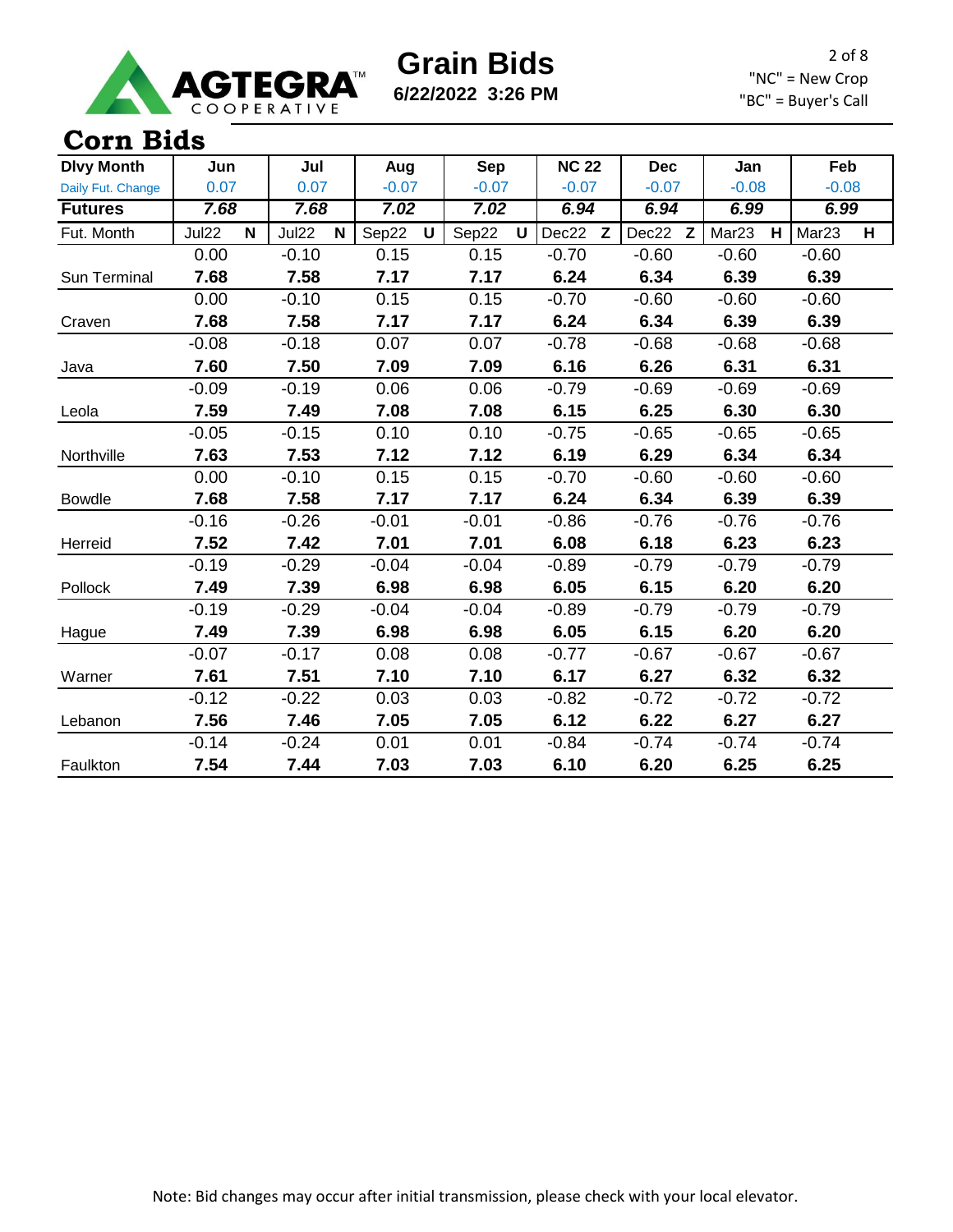

**6/22/2022 3:26 PM**

3 of 8 "NC" = New Crop "BC" = Buyer's Call

### **Soybean Bids**

| <b>Dlvy Month</b>   | Jun     |           | Jul      |   | Aug      |   | <b>NC 22</b> |           | <b>Dec</b> |           | Jan                  | Feb               |   | Mar               |   |
|---------------------|---------|-----------|----------|---|----------|---|--------------|-----------|------------|-----------|----------------------|-------------------|---|-------------------|---|
| Daily Fut. Change   | $-0.34$ |           | $-0.34$  |   | $-0.34$  |   | $-0.34$      |           | $-0.34$    |           | $-0.34$              | $-0.33$           |   | $-0.33$           |   |
| <b>Futures</b>      | 15.64   |           | 15.64    |   | 15.64    |   | 14.76        |           | 14.81      |           | 14.81                | 14.75             |   | 14.75             |   |
| Fut. Month          | Aug22   | Q         | Aug22    | Q | Aug22    | Q | Nov22        | X         | Jan23      | F         | Jan23<br>$\mathsf F$ | Mar <sub>23</sub> | H | Mar <sub>23</sub> | н |
|                     | 0.35    |           | 0.35     |   | 0.40     |   | $-0.20$      |           | $-0.20$    |           | $-0.20$              | $-0.20$           |   | $-0.20$           |   |
| <b>AGP Aberdeen</b> | 15.99   |           | 15.99    |   | 16.04    |   | 14.56        |           | 14.61      |           | 14.61                | 14.55             |   | 14.55             |   |
|                     |         |           |          |   |          |   | $-0.35$      |           |            |           |                      |                   |   |                   |   |
| <b>AGP West</b>     |         |           |          |   |          |   | 14.41 BC     |           |            |           |                      |                   |   |                   |   |
|                     | 0.27    |           | 0.27     |   | 0.30     |   | $-0.30$      |           | $-0.30$    |           | $-0.30$              | $-0.30$           |   | $-0.30$           |   |
| <b>AGP Dawson</b>   | 15.91   |           | 15.91    |   | 15.94    |   | 14.46        |           | 14.51      |           | 14.51                | 14.45             |   | 14.45             |   |
|                     | 0.15    |           | 0.15     |   | 0.15     |   | $-0.45$      |           | $-0.30$    |           | $-0.30$              | $-0.30$           |   | $-0.30$           |   |
| Grebner             | 15.79   |           | 15.79    |   | 15.79    |   | 14.31        |           | 14.51      |           | 14.51                | 14.45             |   | 14.45             |   |
|                     | 0.10    |           | 0.10     |   | 0.10     |   | $-0.45$      |           | $-0.30$    |           | $-0.35$              | $-0.35$           |   | $-0.35$           |   |
| Andover             | 15.74   |           | 15.74    |   | 15.74    |   | 14.31        |           | 14.51      |           | 14.46                | 14.40             |   | 14.40             |   |
|                     | 0.10    |           | 0.10     |   | 0.10     |   | $-0.45$      |           | $-0.30$    |           | $-0.35$              | $-0.35$           |   | $-0.35$           |   |
| <b>Bristol</b>      | 15.74   | <b>BC</b> | 15.74 BC |   | 15.74 BC |   | 14.31        | <b>BC</b> | 14.51      | <b>BC</b> | 14.46 BC             | 14.40             |   | 14.40             |   |
|                     | $-0.10$ |           | $-0.10$  |   | $-0.10$  |   | $-0.45$      |           | $-0.45$    |           | $-0.60$              | $-0.60$           |   | $-0.60$           |   |
| Mclaughlin          | 15.54   |           | 15.54    |   | 15.54    |   | 14.31        |           | 14.36      |           | 14.21                | 14.15             |   | 14.15             |   |
|                     | $-0.05$ |           | $-0.05$  |   | $-0.05$  |   | $-0.45$      |           | $-0.30$    |           | $-0.30$              | $-0.30$           |   | $-0.40$           |   |
| Roscoe              | 15.59   |           | 15.59    |   | 15.59    |   | 14.31        |           | 14.51      |           | 14.51                | 14.45             |   | 14.35             |   |
|                     | 0.10    |           | 0.10     |   | 0.10     |   | $-0.45$      |           | $-0.45$    |           | $-0.45$              | $-0.45$           |   | $-0.45$           |   |
| Mellette            | 15.74   |           | 15.74    |   | 15.74    |   | 14.31        |           | 14.36      |           | 14.36                | 14.30             |   | 14.30             |   |
|                     | 0.05    |           | 0.05     |   | 0.05     |   | $-0.50$      |           | $-0.50$    |           | $-0.50$              | $-0.50$           |   | $-0.50$           |   |
| Redfield            | 15.69   |           | 15.69    |   | 15.69    |   | 14.26        |           | 14.31      |           | 14.31                | 14.25             |   | 14.25             |   |
|                     | 0.05    |           | 0.05     |   | 0.05     |   | $-0.45$      |           | $-0.45$    |           | $-0.45$              | $-0.45$           |   | $-0.45$           |   |
| Wolsey              | 15.69   |           | 15.69    |   | 15.69    |   | 14.31        |           | 14.36      |           | 14.36                | 14.30             |   | 14.30             |   |
|                     | 0.05    |           | 0.05     |   | 0.05     |   | $-0.45$      |           | $-0.45$    |           | $-0.45$              | $-0.45$           |   | $-0.45$           |   |
| Alpena              | 15.69   |           | 15.69    |   | 15.69    |   | 14.31        |           | 14.36      |           | 14.36                | 14.30             |   | 14.30             |   |
|                     | 0.00    |           | 0.00     |   | 0.00     |   | $-0.50$      |           | $-0.50$    |           | $-0.50$              | $-0.50$           |   | $-0.50$           |   |
| Highmore            | 15.64   |           | 15.64    |   | 15.64    |   | 14.26        |           | 14.31      |           | 14.31                | 14.25             |   | 14.25             |   |
|                     | $-0.05$ |           | $-0.05$  |   | $-0.05$  |   | $-0.55$      |           | $-0.55$    |           | $-0.55$              | $-0.55$           |   | $-0.55$           |   |
| Kennebec            | 15.59   |           | 15.59    |   | 15.59    |   | 14.21        |           | 14.26      |           | 14.26                | 14.20             |   | 14.20             |   |
|                     | 0.00    |           | 0.00     |   | 0.00     |   | $-0.45$      |           | $-0.45$    |           | $-0.45$              | $-0.45$           |   | $-0.45$           |   |
| Huron               | 15.64   |           | 15.64    |   | 15.64    |   | 14.31        |           | 14.36      |           | 14.36                | 14.30             |   | 14.30             |   |
|                     | 0.00    |           | 0.00     |   | 0.00     |   | $-0.45$      |           | $-0.45$    |           | $-0.45$              | $-0.45$           |   | $-0.45$           |   |
| Yale                | 15.64   |           | 15.64    |   | 15.64    |   | 14.31        |           | 14.36      |           | 14.36                | 14.30             |   | 14.30             |   |
|                     | 0.00    |           | 0.00     |   | 0.00     |   | $-0.45$      |           | $-0.45$    |           | $-0.45$              | $-0.45$           |   | $-0.45$           |   |
| <b>Willow Lake</b>  | 15.64   |           | 15.64    |   | 15.64    |   | 14.31        |           | 14.36      |           | 14.36                | 14.30             |   | 14.30             |   |
|                     | 0.00    |           | 0.00     |   | 0.00     |   | $-0.55$      |           | $-0.55$    |           | $-0.55$              | $-0.55$           |   | $-0.55$           |   |
| Cresbard            | 15.64   |           | 15.64    |   | 15.64    |   | 14.21        |           | 14.26      |           | 14.26                | 14.20             |   | 14.20             |   |
|                     | 0.00    |           | 0.00     |   | 0.00     |   | $-0.45$      |           | $-0.30$    |           | $-0.40$              | $-0.40$           |   | $-0.40$           |   |
| Craven              | 15.64   |           | 15.64    |   | 15.64    |   | 14.31        |           | 14.51      |           | 14.41                | 14.35             |   | 14.35             |   |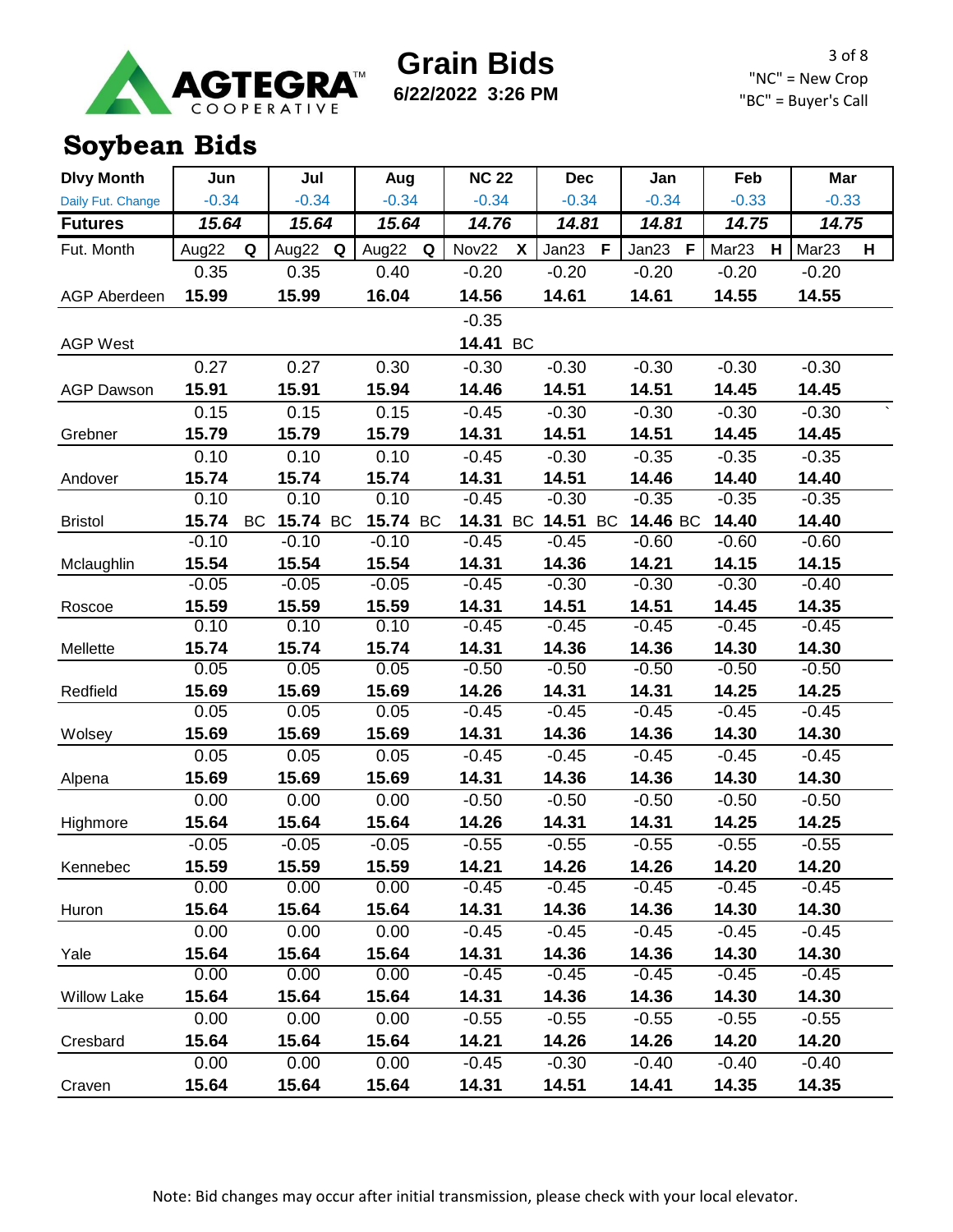

**6/22/2022 3:26 PM**

4 of 8 "NC" = New Crop "BC" = Buyer's Call

### **Soybean Bids**

| <b>Dlvy Month</b> | Jun        | Jul        | Aug        | <b>NC 22</b> | <b>Dec</b> | Jan        | Feb                    | Mar                    |
|-------------------|------------|------------|------------|--------------|------------|------------|------------------------|------------------------|
| Daily Fut. Change | $-0.34$    | $-0.34$    | $-0.34$    | $-0.34$      | $-0.34$    | $-0.34$    | $-0.33$                | $-0.33$                |
| <b>Futures</b>    | 15.64      | 15.64      | 15.64      | 14.76        | 14.81      | 14.81      | 14.75                  | 14.75                  |
| Fut. Month        | Aug22<br>Q | Aug22<br>Q | Aug22<br>Q | Nov22<br>X   | Jan23<br>F | Jan23<br>F | Mar <sub>23</sub><br>H | Mar <sub>23</sub><br>н |
|                   | $-0.09$    | $-0.09$    | $-0.09$    | $-0.54$      | $-0.54$    | $-0.54$    | $-0.54$                | $-0.54$                |
| Java              | 15.55      | 15.55      | 15.55      | 14.22        | 14.27      | 14.27      | 14.21                  | 14.21                  |
|                   | $-0.10$    | $-0.10$    | $-0.10$    | $-0.60$      | $-0.45$    | $-0.55$    | $-0.55$                | $-0.55$                |
| Leola             | 15.54      | 15.54      | 15.54      | 14.16        | 14.36      | 14.26      | 14.20                  | 14.20                  |
|                   | 0.10       | 0.10       | 0.10       | $-0.45$      | $-0.45$    | $-0.45$    | $-0.45$                | $-0.45$                |
| Northville        | 15.74      | 15.74      | 15.74      | 14.31        | 14.36      | 14.36      | 14.30                  | 14.30                  |
|                   | 0.00       | 0.00       | 0.00       | $-0.45$      | $-0.45$    | $-0.45$    | $-0.45$                | $-0.45$                |
| <b>Bowdle</b>     | 15.64      | 15.64      | 15.64      | 14.31        | 14.36      | 14.36      | 14.30                  | 14.30                  |
|                   | $-0.17$    | $-0.17$    | $-0.17$    | $-0.62$      | $-0.62$    | $-0.62$    | $-0.62$                | $-0.62$                |
| Herreid           | 15.47      | 15.47      | 15.47      | 14.14        | 14.19      | 14.19      | 14.13                  | 14.13                  |
|                   | $-0.21$    | $-0.21$    | $-0.21$    | $-0.66$      | $-0.66$    | $-0.66$    | $-0.66$                | $-0.66$                |
| Pollock           | 15.43      | 15.43      | 15.43      | 14.10        | 14.15      | 14.15      | 14.09                  | 14.09                  |
|                   | $-0.20$    | $-0.20$    | $-0.20$    | $-0.65$      | $-0.65$    | $-0.65$    | $-0.65$                | $-0.65$                |
| Hague             | 15.44      | 15.44      | 15.44      | 14.11        | 14.16      | 14.16      | 14.10                  | 14.10                  |
|                   | 0.10       | 0.10       | 0.10       | $-0.45$      | $-0.45$    | $-0.45$    | $-0.45$                | $-0.45$                |
| Warner            | 15.74      | 15.74      | 15.74      | 14.31        | 14.36      | 14.36      | 14.30                  | 14.30                  |
|                   | $-0.15$    | $-0.15$    | $-0.15$    | $-0.60$      | $-0.60$    | $-0.60$    | $-0.60$                | $-0.60$                |
| Lebanon           | 15.49      | 15.49      | 15.49      | 14.16        | 14.21      | 14.21      | 14.15                  | 14.15                  |
|                   | 0.00       | 0.00       | 0.00       | $-0.45$      | $-0.30$    | $-0.40$    | $-0.40$                | $-0.40$                |
| Sun Terminal      | 15.64      | 15.64      | 15.64      | 14.31        | 14.51      | 14.41      | 14.35                  | 14.35                  |
|                   | $-0.02$    | $-0.02$    | $-0.02$    | $-0.57$      | $-0.57$    | $-0.57$    | $-0.57$                | $-0.57$                |
| Faulkton          | 15.62      | 15.62      | 15.62      | 14.19        | 14.24      | 14.24      | 14.18                  | 14.18                  |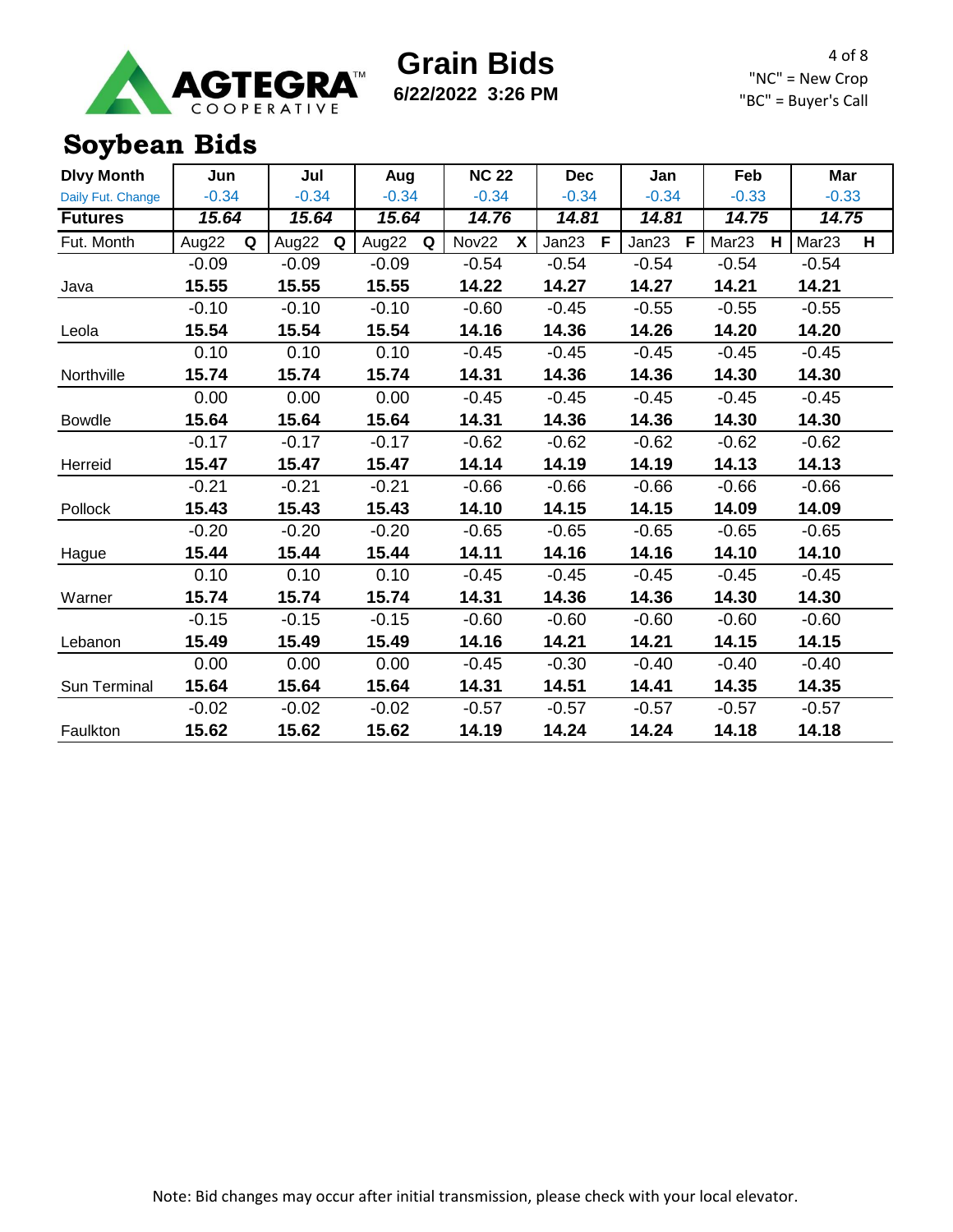

**Grain Bids 6/22/2022 3:26 PM**

5 of 8 "NC" = New Crop "BC" = Buyer's Call

### **Spring Wheat Bids** *Agtegra Protein Remarks: 1967 & 1968*

| Pro Scale: +02 ea 1/5 14.0-16.0; -02 ea 1/5 14.0-12.0 |                                         |                                  |                                  |                                  |          |            |                       |                                              |
|-------------------------------------------------------|-----------------------------------------|----------------------------------|----------------------------------|----------------------------------|----------|------------|-----------------------|----------------------------------------------|
| <b>Dlvy Month</b>                                     | Jun                                     | Jul                              | <b>NC 22</b>                     | <b>Sep</b>                       | Oct      | <b>Nov</b> | <b>Dec</b>            | Jan                                          |
| Daily Fut. Change                                     | $-0.12$                                 | $-0.12$                          | $-0.12$                          | $-0.12$                          | $-0.13$  | $-0.13$    | $-0.13$               | $-0.14$                                      |
| <b>Futures</b>                                        | 11.06                                   | 11.06                            | 11.06                            | 11.06                            | 11.13    | 11.13      | 11.13                 | 11.22                                        |
| Fut. Month                                            | <b>Jul22</b><br>$\overline{\mathsf{N}}$ | Jul22<br>$\overline{\mathsf{N}}$ | Sep22<br>$\overline{\mathsf{U}}$ | Sep22<br>$\overline{\mathtt{U}}$ | Dec22 Z  | Dec22 Z    | Dec22<br>$\mathsf{Z}$ | Mar <sub>23</sub><br>$\overline{\mathsf{H}}$ |
|                                                       |                                         |                                  |                                  |                                  |          |            |                       |                                              |
|                                                       | $-0.55$                                 | $-0.60$                          | $-0.65$                          | $-0.65$                          | $-0.55$  | $-0.55$    | $-0.50$               | $-0.50$                                      |
| Grebner                                               | 10.51                                   | 10.46                            | 10.41                            | 10.41                            | 10.58    | 10.58      | 10.63                 | 10.72                                        |
|                                                       | $-0.50$                                 | $-0.55$                          | $-0.60$                          | $-0.60$                          | $-0.50$  | $-0.50$    | $-0.45$               | $-0.45$                                      |
| Andover                                               | 10.56                                   | 10.51                            | 10.46 BC                         | 10.46 BC                         | 10.63 BC | 10.63 BC   | 10.68 BC              | 10.77 BC                                     |
|                                                       | $-0.50$                                 | $-0.55$                          | $-0.60$                          | $-0.60$                          | $-0.50$  | $-0.50$    | $-0.45$               | $-0.45$                                      |
| <b>Bristol</b>                                        | 10.56                                   | 10.51                            | 10.46 BC                         | 10.46 BC                         | 10.63 BC | 10.63 BC   | 10.68 BC              | 10.77 BC                                     |
|                                                       | $-0.60$                                 | $-0.65$                          | $-0.70$                          | $-0.70$                          | $-0.60$  | $-0.60$    | $-0.55$               | $-0.55$                                      |
| Mclaughlin                                            | 10.46                                   | 10.41                            | 10.36                            | 10.36                            | 10.53    | 10.53      | 10.58                 | 10.67                                        |
|                                                       | $-0.55$                                 | $-0.60$                          | $-0.65$                          | $-0.65$                          | $-0.50$  | $-0.50$    | $-0.50$               | $-0.50$                                      |
| Roscoe                                                | 10.51                                   | 10.46                            | 10.41                            | 10.41                            | 10.63    | 10.63      | 10.63                 | 10.72                                        |
|                                                       | $-0.55$                                 | $-0.60$                          | $-0.65$                          | $-0.65$                          | $-0.55$  | $-0.55$    | $-0.50$               | $-0.50$                                      |
| Cresbard                                              | 10.51                                   | 10.46                            | 10.41 BC                         | 10.41 BC                         | 10.58 BC | 10.58 BC   | 10.63 BC              | 10.72 BC                                     |
|                                                       | $-0.45$                                 | $-0.50$                          | $-0.55$                          | $-0.55$                          | $-0.45$  | $-0.45$    | $-0.40$               | $-0.40$                                      |
| Mansfield                                             | 10.61                                   | 10.56                            | 10.51                            | 10.51                            | 10.68    | 10.68      | 10.73                 | 10.82                                        |
|                                                       | $-0.45$                                 | $-0.50$                          | $-0.55$                          | $-0.55$                          | $-0.45$  | $-0.45$    | $-0.40$               | $-0.40$                                      |
| Redfield (Elev.)                                      | 10.61                                   | 10.56                            | 10.51                            | 10.51                            | 10.68    | 10.68      | 10.73                 | 10.82                                        |
|                                                       | $-0.55$                                 | $-0.60$                          | $-0.65$                          | $-0.65$                          | $-0.55$  | $-0.55$    | $-0.50$               | $-0.50$                                      |
| Alpena                                                | 10.51                                   | 10.46                            | 10.41                            | 10.41                            | 10.58    | 10.58      | 10.63                 | 10.72                                        |
|                                                       | $-0.50$                                 | $-0.55$                          | $-0.60$                          | $-0.60$                          | $-0.50$  | $-0.50$    | $-0.45$               | $-0.45$                                      |
| Highmore                                              | 10.56                                   | 10.51                            | 10.46                            | 10.46                            | 10.63    | 10.63      | 10.68                 | 10.77                                        |
|                                                       | $-0.50$                                 | $-0.55$                          | $-0.60$                          | $-0.60$                          | $-0.50$  | $-0.50$    | $-0.45$               | $-0.45$                                      |
| Kennebec                                              | 10.56                                   | 10.51                            | 10.46                            | 10.46                            | 10.63    | 10.63      | 10.68                 | 10.77                                        |
|                                                       | $-0.45$                                 | $-0.50$                          | $-0.55$                          | $-0.55$                          | $-0.45$  | $-0.45$    | $-0.40$               | $-0.40$                                      |
| Huron                                                 | 10.61                                   | 10.56                            | 10.51                            | 10.51                            | 10.68    | 10.68      | 10.73                 | 10.82                                        |
|                                                       | $-0.45$                                 | $-0.50$                          | $-0.55$                          | $-0.55$                          | $-0.45$  | $-0.45$    | $-0.40$               | $-0.40$                                      |
| Yale                                                  | 10.61                                   | 10.56                            | 10.51                            | 10.51                            | 10.68    | 10.68      | 10.73                 | 10.82                                        |
|                                                       | $-0.56$                                 | $-0.61$                          | $-0.66$                          | $-0.66$                          | $-0.56$  | $-0.56$    | $-0.51$               | $-0.51$                                      |
| <b>Willow Lake</b>                                    | 10.50 BC                                | 10.45 BC                         | 10.40 BC                         | 10.40 BC                         | 10.57 BC | 10.57 BC   | 10.62 BC              | 10.71 BC                                     |
|                                                       | $-0.55$                                 | $-0.60$                          | $-0.65$                          | $-0.65$                          | $-0.50$  | $-0.50$    | $-0.50$               | $-0.50$                                      |
| Sun-Terminal                                          | 10.51                                   | 10.46                            | 10.41                            | 10.41                            | 10.63    | 10.63      | 10.63                 | 10.72                                        |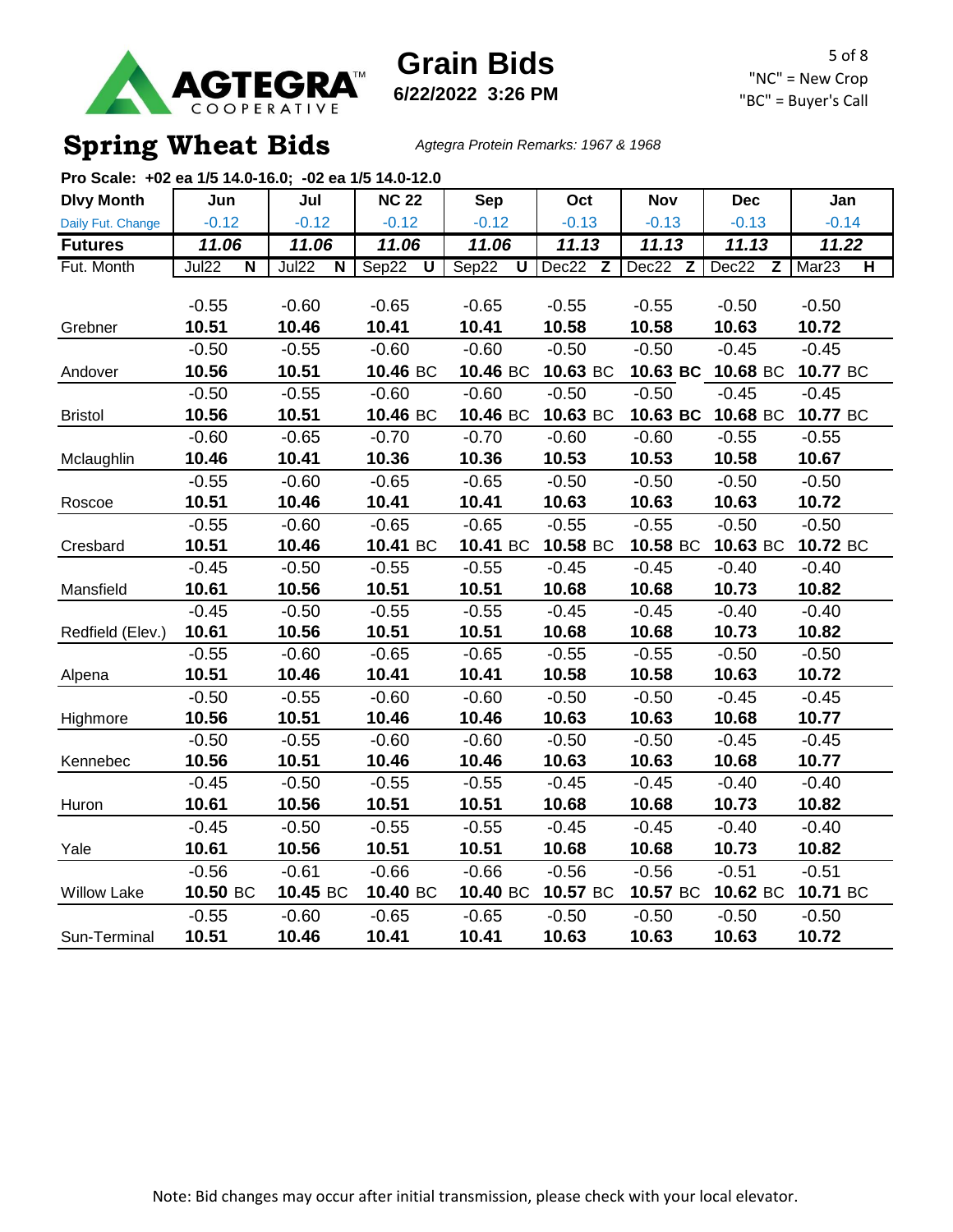

**6/22/2022 3:26 PM**

6 of 8 "NC" = New Crop "BC" = Buyer's Call

### **Spring Wheat Bids**

| <b>Dlvy Month</b> | Jun        | Jul        | <b>NC 22</b> | Sep        | Oct        | <b>Nov</b> | <b>Dec</b> | Jan                    |
|-------------------|------------|------------|--------------|------------|------------|------------|------------|------------------------|
| Daily Fut. Change | $-0.12$    | $-0.12$    | $-0.12$      | $-0.12$    | $-0.13$    | $-0.13$    | $-0.13$    | $-0.14$                |
| <b>Futures</b>    | 11.06      | 11.06      | 11.06        | 11.06      | 11.13      | 11.13      | 11.13      | 11.22                  |
| Fut. Month        | Jul22<br>N | Jul22<br>N | Sep22<br>U   | Sep22<br>U | Dec22<br>Z | Dec22<br>Z | Dec22<br>Z | Mar <sub>23</sub><br>н |
|                   | $-0.55$    | $-0.60$    | $-0.65$      | $-0.65$    | $-0.50$    | $-0.50$    | $-0.50$    | $-0.50$                |
| Craven            | 10.51      | 10.46      | 10.41        | 10.41      | 10.63      | 10.63      | 10.63      | 10.72                  |
|                   | $-0.65$    | $-0.70$    | $-0.75$      | $-0.75$    | $-0.60$    | $-0.60$    | $-0.60$    | $-0.60$                |
| Java              | 10.41      | 10.36      | 10.31        | 10.31      | 10.53      | 10.53      | 10.53      | 10.62                  |
|                   | $-0.64$    | $-0.69$    | $-0.74$      | $-0.74$    | $-0.59$    | $-0.59$    | $-0.59$    | $-0.59$                |
| Leola             | 10.42      | 10.37      | 10.32        | 10.32      | 10.54      | 10.54      | 10.54      | 10.63                  |
|                   | $-0.45$    | $-0.50$    | $-0.55$      | $-0.55$    | $-0.45$    | $-0.45$    | $-0.40$    | $-0.40$                |
| Northville        | 10.61      | 10.56      | 10.51        | 10.51      | 10.68      | 10.68      | 10.73      | 10.82                  |
|                   | $-0.55$    | $-0.60$    | $-0.65$      | $-0.65$    | $-0.50$    | $-0.50$    | $-0.50$    | $-0.50$                |
| <b>Bowdle</b>     | 10.51      | 10.46      | 10.41        | 10.41      | 10.63      | 10.63      | 10.63      | 10.72                  |
|                   | $-0.74$    | $-0.79$    | $-0.84$      | $-0.84$    | $-0.69$    | $-0.69$    | $-0.69$    | $-0.69$                |
| Herreid           | 10.32      | 10.27      | 10.22        | 10.22      | 10.44      | 10.44      | 10.44      | 10.53                  |
|                   | $-0.77$    | $-0.82$    | $-0.87$      | $-0.87$    | $-0.72$    | $-0.72$    | $-0.72$    | $-0.72$                |
| Pollock           | 10.29      | 10.24      | 10.19        | 10.19      | 10.41      | 10.41      | 10.41      | 10.50                  |
|                   | $-0.77$    | $-0.82$    | $-0.87$      | $-0.87$    | $-0.72$    | $-0.72$    | $-0.72$    | $-0.72$                |
| Hague             | 10.29      | 10.24      | 10.19        | 10.19      | 10.41      | 10.41      | 10.41      | 10.50                  |
|                   | $-0.50$    | $-0.55$    | $-0.60$      | $-0.60$    | $-0.50$    | $-0.50$    | $-0.45$    | $-0.45$                |
| Warner            | 10.56      | 10.51      | 10.46        | 10.46      | 10.63      | 10.63      | 10.68      | 10.77                  |
|                   | $-0.70$    | $-0.75$    | $-0.80$      | $-0.80$    | $-0.65$    | $-0.65$    | $-0.65$    | $-0.65$                |
| Lebanon           | 10.36      | 10.31      | 10.26        | 10.26      | 10.48      | 10.48      | 10.48      | 10.57                  |
|                   | $-0.59$    | $-0.64$    | $-0.69$      | $-0.69$    | $-0.59$    | $-0.59$    | $-0.54$    | $-0.54$                |
| Faulkton          | 10.47      | 10.42      | 10.37        | 10.37      | 10.54      | 10.54      | 10.59      | 10.68                  |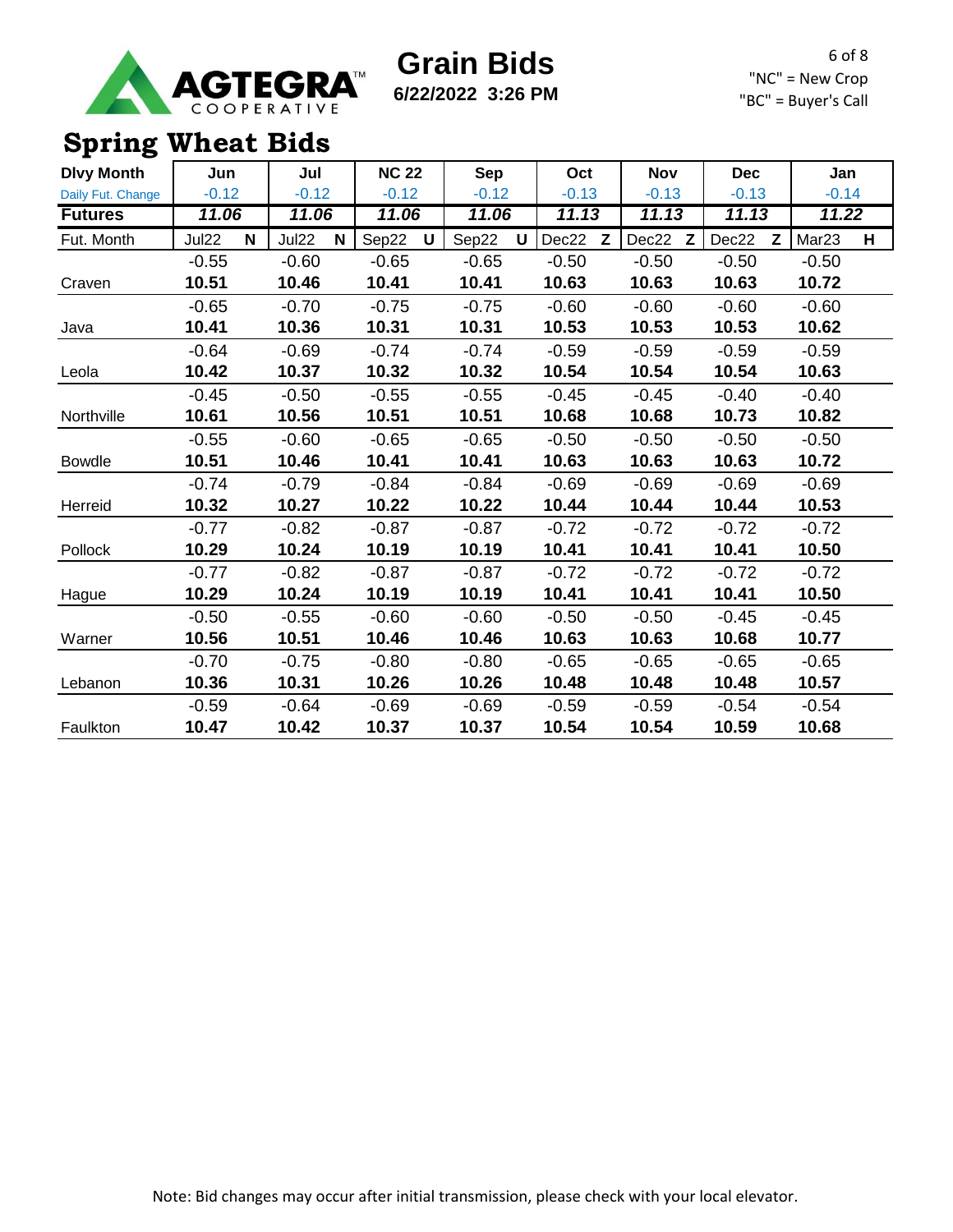

**6/22/2022 3:26 PM**

7 of 8 "NC" = New Crop "BC" = Buyer's Call

#### **Winter Wheat Bids** *Agetgra Protein Remarks: 1966*

| Protein Scale = +4 CENTS PER 1/5 12.0-14.0, +2 CENTS PER 1/5 14.1-16.0 & -4 CENTS PER 1/5 12.0-11.0 |                  |           |                  |   |                  |    |                  |              |                   |              |                  |                  |   |                   |    |
|-----------------------------------------------------------------------------------------------------|------------------|-----------|------------------|---|------------------|----|------------------|--------------|-------------------|--------------|------------------|------------------|---|-------------------|----|
| <b>Dlvy Month</b>                                                                                   | Jun              |           | <b>NC 22</b>     |   | Aug              |    | <b>Sep</b>       |              | Oct               |              | <b>Nov</b>       | <b>Dec</b>       |   | Jan               |    |
| Daily Fut. Change                                                                                   | $-0.02$          |           | $-0.02$          |   | $-0.02$          |    | $-0.02$          |              | $-0.03$           |              | $-0.03$          | $-0.03$          |   | $-0.04$           |    |
| <b>Futures</b>                                                                                      | 10.39            |           | 10.46            |   | 10.46            |    | 10.46            |              | 10.55             |              | 10.55            | 10.55            |   | 10.62             |    |
| Fut. Month                                                                                          | Jul22            | N         | Sep22            | U | Sep22            | U  | Sep22            | $\mathsf{U}$ | Dec22             | $\mathsf{Z}$ | Dec22 Z          | Dec22            | Z | Mar <sub>23</sub> | н  |
|                                                                                                     | $-0.35$          |           | $-0.40$          |   | $-0.35$          |    | $-0.35$          |              | $-0.45$           |              | $-0.45$          | $-0.40$          |   | $-0.35$           |    |
| Andover                                                                                             | 10.04            | BC        | 10.06 BC         |   | 10.11            | BC | 10.11            |              | BC 10.10 BC       |              | 10.10 BC         |                  |   | 10.15 BC 10.27    | ВC |
|                                                                                                     | $-0.35$          |           | $-0.40$          |   | $-0.35$          |    | $-0.35$          |              | $-0.45$           |              | $-0.45$          | $-0.40$          |   | $-0.35$           |    |
| <b>Bristol</b>                                                                                      | 10.04            | <b>BC</b> | 10.06 BC         |   | 10.11 BC         |    |                  |              | 10.11 BC 10.10 BC |              | 10.10 BC         |                  |   | 10.15 BC 10.27    | BC |
|                                                                                                     | $-0.50$          |           | $-0.50$          |   | $-0.45$          |    | $-0.45$          |              | $-0.55$           |              | $-0.55$          | $-0.50$          |   | $-0.45$           |    |
| Mclaughlin                                                                                          | 9.89             |           | 9.96             |   | 10.01            |    | 10.01            |              | 10.00             |              | 10.00            | 10.05            |   | 10.17             |    |
|                                                                                                     | $-0.40$          |           | $-0.40$          |   | $-0.35$          |    | $-0.35$          |              | $-0.45$           |              | $-0.45$          | $-0.40$          |   | $-0.35$           |    |
| Roscoe                                                                                              | 9.99             |           | 10.06            |   | 10.11            |    | 10.11            |              | 10.10             |              | 10.10            | 10.15            |   | 10.27             |    |
|                                                                                                     | $-0.20$          |           | $-0.25$          |   | $-0.20$          |    | $-0.20$          |              | $-0.30$           |              | $-0.30$          | $-0.25$          |   | $-0.20$           |    |
| Redfield (Elev.)                                                                                    | 10.19            |           | 10.21            |   | 10.26            |    | 10.26            |              | 10.25             |              | 10.25            | 10.30            |   | 10.42             |    |
|                                                                                                     | $-0.25$<br>10.14 |           | $-0.35$<br>10.11 |   | $-0.30$<br>10.16 |    | $-0.30$<br>10.16 |              | $-0.40$<br>10.15  |              | $-0.40$<br>10.15 | $-0.35$<br>10.20 |   | $-0.30$<br>10.32  |    |
| Alpena                                                                                              |                  |           |                  |   |                  |    |                  |              |                   |              |                  |                  |   |                   |    |
|                                                                                                     | $-0.15$          |           | $-0.25$          |   | $-0.20$          |    | $-0.20$          |              | $-0.30$           |              | $-0.30$          | $-0.25$          |   | $-0.20$           |    |
| Highmore                                                                                            | 10.24            |           | 10.21            |   | 10.26            |    | 10.26            |              | 10.25             |              | 10.25            | 10.30            |   | 10.42             |    |
|                                                                                                     | $-0.20$          |           | $-0.30$          |   | $-0.25$          |    | $-0.25$          |              | $-0.35$           |              | $-0.35$          | $-0.30$          |   | $-0.25$<br>10.37  |    |
| Kennebec                                                                                            | 10.19            |           | 10.16            |   | 10.21            |    | 10.21            |              | 10.20             |              | 10.20            | 10.25            |   |                   |    |
| Huron                                                                                               | $-0.15$<br>10.24 |           | $-0.25$<br>10.21 |   | $-0.20$<br>10.26 |    | $-0.20$<br>10.26 |              | $-0.30$<br>10.25  |              | $-0.30$<br>10.25 | $-0.25$<br>10.30 |   | $-0.20$<br>10.42  |    |
|                                                                                                     | $-0.15$          |           | $-0.25$          |   | $-0.20$          |    | $-0.20$          |              | $-0.30$           |              | $-0.30$          | $-0.25$          |   | $-0.20$           |    |
| Yale                                                                                                | 10.24            |           | 10.21            |   | 10.26            |    | 10.26            |              | 10.25             |              | 10.25            | 10.30            |   | 10.42             |    |
|                                                                                                     | $-0.40$          |           | $-0.40$          |   | $-0.35$          |    | $-0.35$          |              | $-0.45$           |              | $-0.45$          | $-0.40$          |   | $-0.35$           |    |
| Sun-T/Craven                                                                                        | 9.99             |           | 10.06            |   | 10.11            |    | 10.11            |              | 10.10             |              | 10.10            | 10.15            |   | 10.27             |    |
|                                                                                                     | $-0.50$          |           | $-0.50$          |   | $-0.45$          |    | $-0.45$          |              | $-0.55$           |              | $-0.55$          | $-0.50$          |   | $-0.45$           |    |
| Java                                                                                                | 9.89             |           | 9.96             |   | 10.01            |    | 10.01            |              | 10.00             |              | 10.00            | 10.05            |   | 10.17             |    |
|                                                                                                     | $-0.50$          |           | $-0.50$          |   | $-0.45$          |    | $-0.45$          |              | $-0.55$           |              | $-0.55$          | $-0.50$          |   | $-0.45$           |    |
| Leola                                                                                               | 9.89             |           | 9.96             |   | 10.01            |    | 10.01            |              | 10.00             |              | 10.00            | 10.05            |   | 10.17             |    |
|                                                                                                     | $-0.25$          |           | $-0.30$          |   | $-0.25$          |    | $-0.25$          |              | $-0.35$           |              | $-0.35$          | $-0.30$          |   | $-0.25$           |    |
| Northville                                                                                          | 10.14            |           | 10.16            |   | 10.21            |    | 10.21            |              | 10.20             |              | 10.20            | 10.25            |   | 10.37             |    |
|                                                                                                     | $-0.40$          |           | $-0.40$          |   | $-0.35$          |    | $-0.35$          |              | $-0.45$           |              | $-0.45$          | $-0.40$          |   | $-0.35$           |    |
| <b>Bowdle</b>                                                                                       | 9.99             |           | 10.06            |   | 10.11            |    | 10.11            |              | 10.10             |              | 10.10            | 10.15            |   | 10.27             |    |
|                                                                                                     | $-0.59$          |           | $-0.59$          |   | $-0.54$          |    | $-0.54$          |              | $-0.64$           |              | $-0.64$          | $-0.59$          |   | $-0.54$           |    |
| Herreid                                                                                             | 9.80             |           | 9.87             |   | 9.92             |    | 9.92             |              | 9.91              |              | 9.91             | 9.96             |   | 10.08             |    |
|                                                                                                     | $-0.62$          |           | $-0.62$          |   | $-0.57$          |    | $-0.57$          |              | $-0.67$           |              | $-0.67$          | $-0.62$          |   | $-0.57$           |    |
| Pollock                                                                                             | 9.77             |           | 9.84             |   | 9.89             |    | 9.89             |              | 9.88              |              | 9.88             | 9.93             |   | 10.05             |    |
|                                                                                                     | $-0.62$          |           | $-0.62$          |   | $-0.57$          |    | $-0.57$          |              | $-0.67$           |              | $-0.67$          | $-0.62$          |   | $-0.57$           |    |
| Hague                                                                                               | 9.77             |           | 9.84             |   | 9.89             |    | 9.89             |              | 9.88              |              | 9.88             | 9.93             |   | 10.05             |    |
|                                                                                                     | $-0.55$<br>9.84  |           | $-0.55$          |   | $-0.50$<br>9.96  |    | $-0.50$<br>9.96  |              | $-0.60$<br>9.95   |              | $-0.60$<br>9.95  | $-0.55$<br>10.00 |   | $-0.50$<br>10.12  |    |
| Lebanon                                                                                             | $-0.34$          |           | 9.91<br>$-0.39$  |   | $-0.34$          |    | $-0.34$          |              | $-0.44$           |              | $-0.44$          | $-0.39$          |   | $-0.34$           |    |
| Faulkton                                                                                            | 10.05            |           | 10.07            |   | 10.12            |    | 10.12            |              | 10.11             |              | 10.11            | 10.16            |   | 10.28             |    |